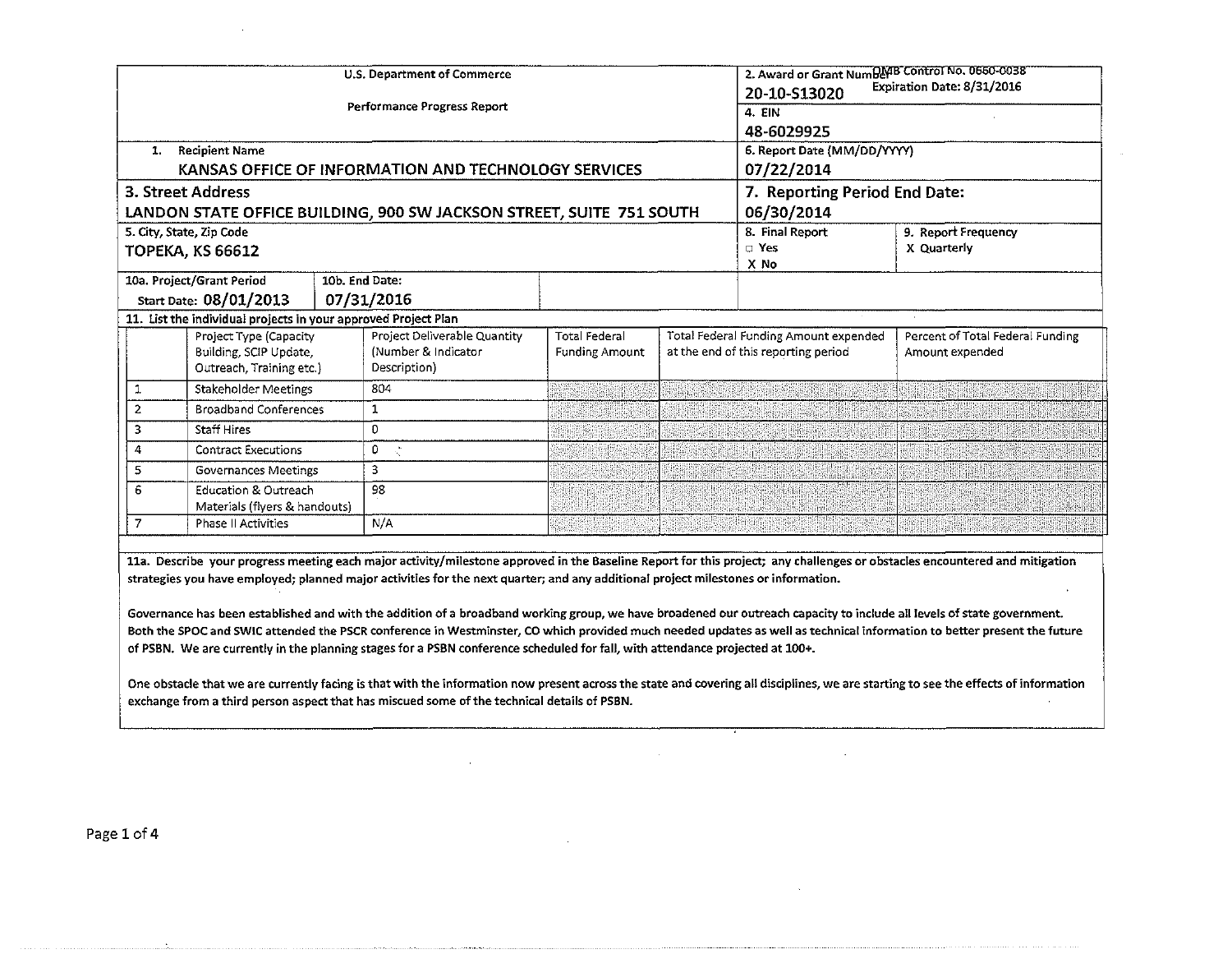11b. If the project team anticipates requesting any changes to the approved Baseline Report in the next quarter, describe those below. Note that any substantive changes to the Baseline Report must be approved by the Department of Commerce before implementation.

Not at this time.

llc. Provide any other information that would be useful to NTIA as it assesses this project's progress.

We have been working closely with the state Indian Affairs representative which has gained us greater access to local tribal interaction. Additionally, we are in the process of obtaining involvement from a member of the Kansas House of Representative and a member of the Kansas Senate to attend meetings of the Broadband Advisory Group that includes members of the SIEC. The involvement of these law makers should help garner support as PSBN progresses through government channels.

11d. Describe any success stories or best practices you have identified. Please be as specific as possible.

We have started using existing meetings and conferences such as Kanas Emergency Medical Services, Kansas Association of Chiefs of Police, Kansas Firefighters Association, Kansas Emergency Medical Technicians, and hospital coalitions to make PSBN presentations. This allows us to speak with folks who use communication systems daily and people in charge who can visualize a PSBN and provide the support when needed.

12. Personnel

12a. If the project is not fully staffed, describe how any lack of staffing may impact the project's time line and when the project will be fully staffed.

12b. Staffing Table

| Job Title            | FTE % | Project(s) Assigned                                  | Change    |  |
|----------------------|-------|------------------------------------------------------|-----------|--|
| <b>SWIC</b>          | .54   | Provide oversight of all SLIGP project activities    | No change |  |
| OEC Trainer          | .54   | Dissemination of SLIGP information to general public | No Change |  |
| OEC Trainer          | .54   | Dissemination of SLIGP information to general public | No change |  |
| Outreach Coordinator | 1.0   | Education & outreach of PSBN to general public       | No change |  |
| Outreach Coordinator | 1.0   | Education & outreach of PSBN to general public       | No change |  |
| Grant Administrator  | 1.0   | Administer SLIGP grant                               | No change |  |

Add Row | Remove Row

13. Subcontracts (Vendors and/or Subrecipients)

13a. Subcontracts Table -Include all subcontractors. The totals from this table must equal the "Subcontracts Total" in Question 14f.

| Name | Subcontract Purpose | Tvpe             | RFP/RFQ | Contract | Start | End               | Total Federal   | Total Matching  | Project and % Assigned |
|------|---------------------|------------------|---------|----------|-------|-------------------|-----------------|-----------------|------------------------|
|      |                     | (Vendor/Subrec.) | Issued  | Executed | Date  | Date              | Funds Allocated | Funds Allocated |                        |
|      |                     |                  | Y/N)    | (Y/N)    |       | ----------------- |                 |                 |                        |

Page 2 of 4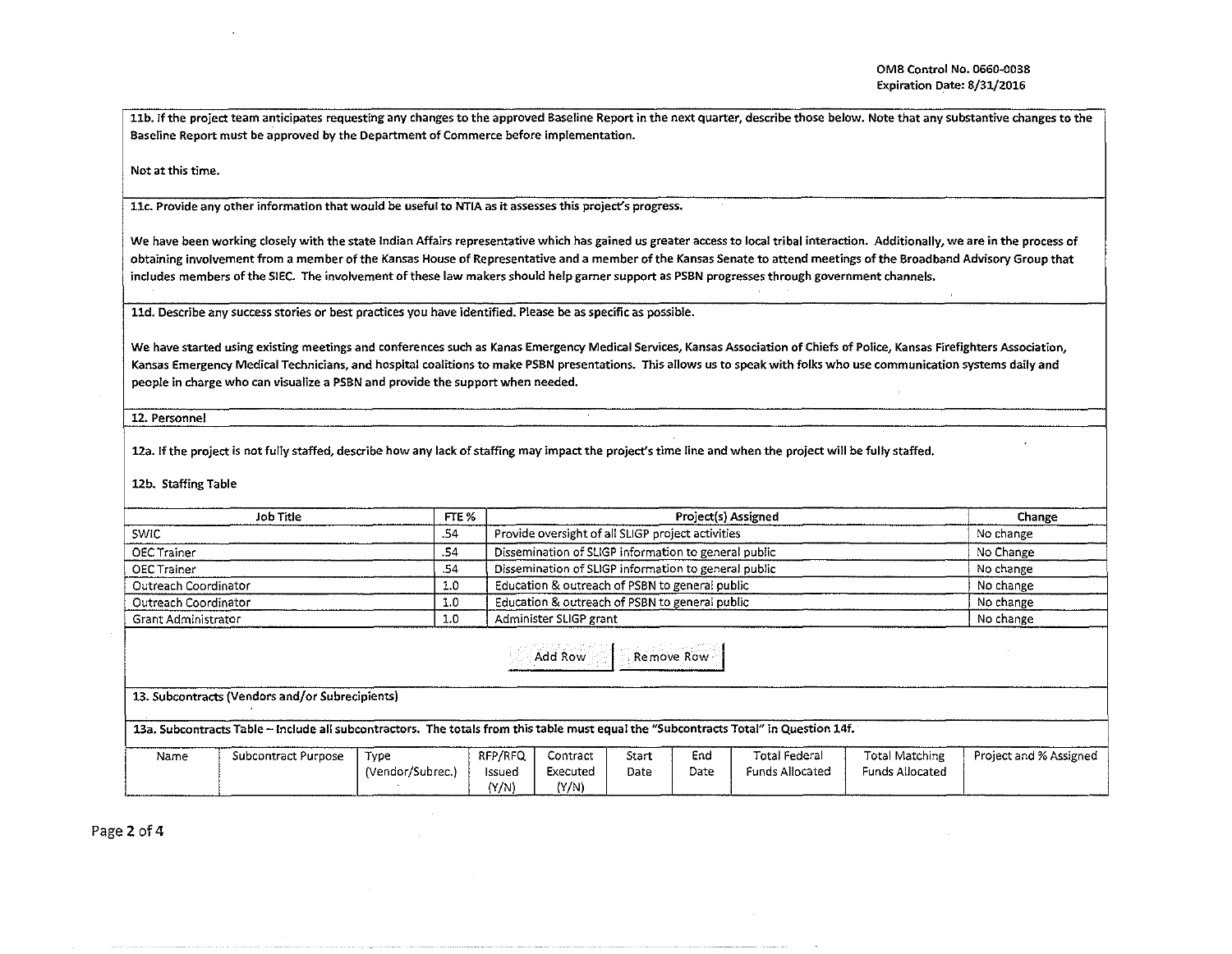## OMB Control No. 0660-0038 Expiration Date: 8/31/2016

 $\mathbf{v}$ 

| <b>TBD</b>                                                             | Program Development<br><b>Information Gathering</b><br>Legal Assistance<br>Assistance as Required |                                                                                                                                                                                                 | Vendor                         | N | N                          | <b>TBD</b>                                        | TBD                                           | \$863,593                               | S <sub>0</sub> |                                                                                                                                                                                      |  |  |
|------------------------------------------------------------------------|---------------------------------------------------------------------------------------------------|-------------------------------------------------------------------------------------------------------------------------------------------------------------------------------------------------|--------------------------------|---|----------------------------|---------------------------------------------------|-----------------------------------------------|-----------------------------------------|----------------|--------------------------------------------------------------------------------------------------------------------------------------------------------------------------------------|--|--|
|                                                                        |                                                                                                   |                                                                                                                                                                                                 |                                |   | Add Row                    | Remove Row                                        |                                               |                                         |                |                                                                                                                                                                                      |  |  |
|                                                                        |                                                                                                   | 13b. Describe any challenges encountered with vendors and/or subrecipients.                                                                                                                     |                                |   |                            |                                                   |                                               |                                         |                |                                                                                                                                                                                      |  |  |
| N/A                                                                    |                                                                                                   |                                                                                                                                                                                                 |                                |   |                            |                                                   |                                               |                                         |                |                                                                                                                                                                                      |  |  |
| 14. Budget Worksheet                                                   |                                                                                                   |                                                                                                                                                                                                 |                                |   |                            |                                                   |                                               |                                         |                |                                                                                                                                                                                      |  |  |
|                                                                        |                                                                                                   | Columns 2, 3 and 4 must match your current project budget for the entire award, which is the SF-424A on file.<br>Only list matching funds that the Department of Commerce has already approved. |                                |   |                            |                                                   |                                               |                                         |                |                                                                                                                                                                                      |  |  |
| Project Budget Element (1)                                             |                                                                                                   | Federal Funds<br>Awarded (2)                                                                                                                                                                    | Approved Matching<br>Funds (3) |   | <b>Total Budget</b><br>(4) | Federal Funds<br>Expended (5)                     |                                               | Approved Matching Funds<br>Expended (6) |                | Total Funds Expended (7)                                                                                                                                                             |  |  |
| a. Personnel Salaries                                                  |                                                                                                   | \$481,500                                                                                                                                                                                       | \$267,300                      |   | \$748,800                  | \$68,389                                          |                                               | \$68,330                                |                | \$136,719                                                                                                                                                                            |  |  |
|                                                                        | b. Personnel Fringe Benefits                                                                      | \$198,756                                                                                                                                                                                       | \$109.353                      |   | \$308,109                  | \$25,926                                          |                                               | \$25,368                                |                | \$51.294                                                                                                                                                                             |  |  |
| c. Travel                                                              |                                                                                                   | \$230,760                                                                                                                                                                                       | \$70,956                       |   | \$301,716                  | \$15,143                                          |                                               | \$1,851                                 |                | \$16,994                                                                                                                                                                             |  |  |
| d. Equipment                                                           |                                                                                                   | \$0                                                                                                                                                                                             | \$0                            |   | \$0                        | \$0                                               |                                               | 50                                      |                | \$0                                                                                                                                                                                  |  |  |
| e. Materials/Supplies                                                  |                                                                                                   | \$9,750                                                                                                                                                                                         | \$2,589                        |   | \$12,339                   | S8.092                                            |                                               | \$0                                     |                | \$8,092                                                                                                                                                                              |  |  |
| f. Subcontracts Total                                                  |                                                                                                   | \$863.593                                                                                                                                                                                       | \$0                            |   | \$863,593                  | \$0                                               |                                               | \$0                                     |                | \$O                                                                                                                                                                                  |  |  |
| g. Other                                                               |                                                                                                   | \$16,431                                                                                                                                                                                        | \$0                            |   | \$16,431                   | \$3,457                                           |                                               | Ś                                       |                | \$3,457                                                                                                                                                                              |  |  |
| h. Total Costs                                                         |                                                                                                   | \$1,800,790                                                                                                                                                                                     | \$450,198                      |   | \$2,250,988                | \$121,007                                         |                                               | \$95,549                                |                | \$216,556                                                                                                                                                                            |  |  |
| i. % of Total                                                          |                                                                                                   | 80%                                                                                                                                                                                             | 20%                            |   | 100%                       | 56%                                               |                                               | 44%                                     |                | 100%                                                                                                                                                                                 |  |  |
| documents.                                                             |                                                                                                   |                                                                                                                                                                                                 |                                |   |                            |                                                   |                                               |                                         |                | 15. Certification: I certify to the best of my knowledge and belief that this report is correct and complete for performance of activities for the purpose(s) set forth in the award |  |  |
| 16a. Typed or printed name and title of Authorized Certifying Official |                                                                                                   |                                                                                                                                                                                                 |                                |   |                            | 16c. Telephone (area code, number, and extension) |                                               |                                         |                |                                                                                                                                                                                      |  |  |
| ANTHONY SCHLINSOG, CITO                                                |                                                                                                   |                                                                                                                                                                                                 |                                |   |                            | 785 296-4817<br>16d. Email Address                |                                               |                                         |                |                                                                                                                                                                                      |  |  |
|                                                                        |                                                                                                   |                                                                                                                                                                                                 |                                |   |                            | anthony.schlinsog@ks.gov                          |                                               |                                         |                |                                                                                                                                                                                      |  |  |
| 16b. Signature of Authorized Certifying Official                       |                                                                                                   |                                                                                                                                                                                                 |                                |   |                            |                                                   | 16e. Date Report Submitted (month, day, year) |                                         |                |                                                                                                                                                                                      |  |  |
|                                                                        |                                                                                                   |                                                                                                                                                                                                 |                                |   |                            |                                                   | 07/22/2014                                    |                                         |                |                                                                                                                                                                                      |  |  |

According to the Paperwork Reduction Act, as amended, no persons are required to respond to a collection of information unless it displays a currently valid OMB control number. Public reporting burden for this collection of information is estimated to average 10 hours per response for the application process, including time for reviewing instructions, searching existing data

Page 3 of 4